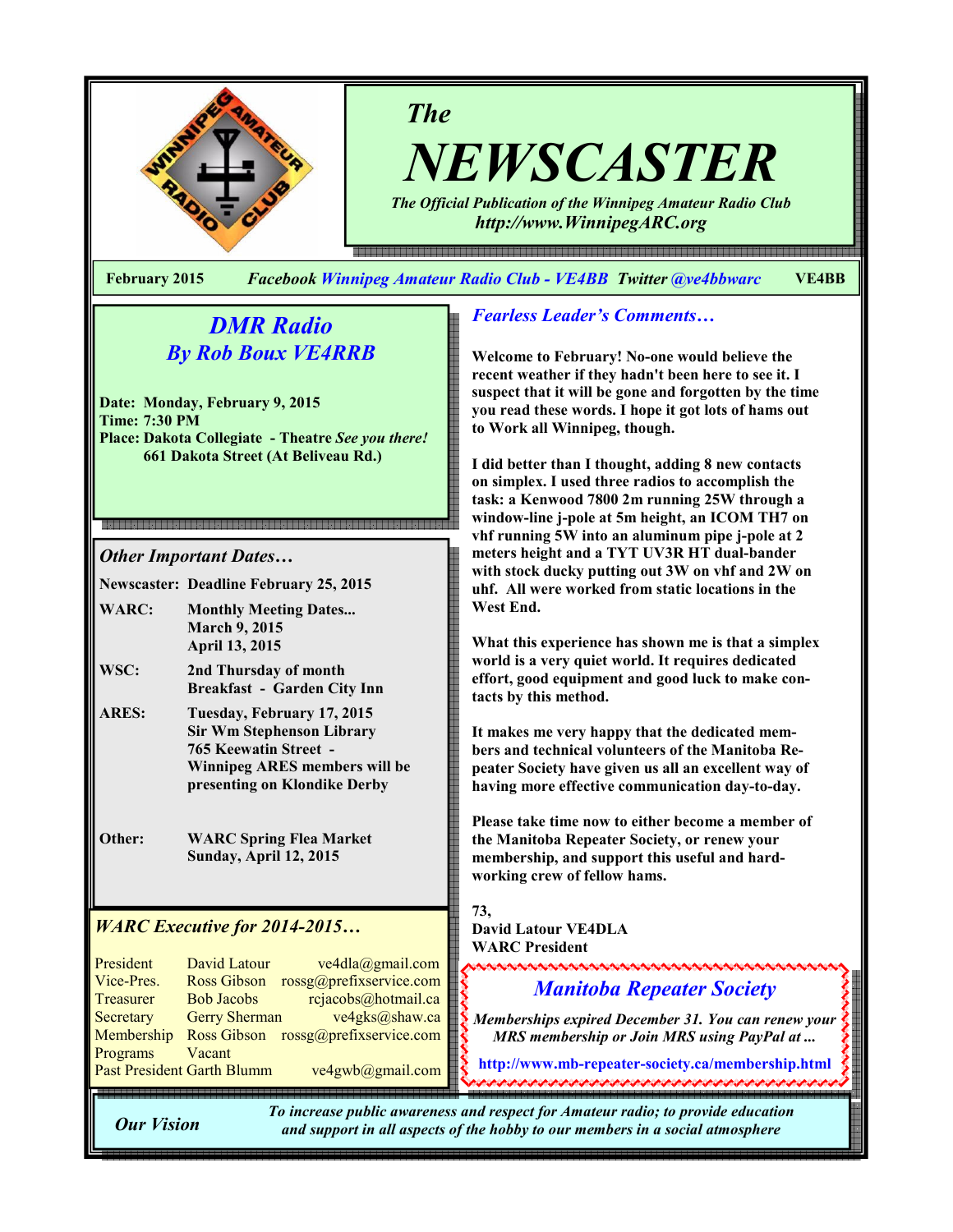### 2 **WARC Meeting Minutes,** January 12, 2015 Taken by Bob VE4RCJ

Minutes of WARC Meeting Jan 12 2015

Meeting called to order by President VE4DLA at 0735 PM

Acceptance of previous meetings minutes moved by VE4CK. Seconded VE4HAY. Carried.

#### Treasurer's report:

| Cash Dec 1                 | \$10264.02 |
|----------------------------|------------|
| <b>Expenditures</b>        | 198.90     |
| Income                     | 20.39      |
| <b>Cash Balance Dec 31</b> | \$10184.63 |

#### Membership:

Existing 79 plus 2 new.

### Education:

BSC 9 begins April 11 for 5 Saturdays Registration available on line shortly. Eight signed up so far.

David VE4DAR will be giving a presentation to JB Mitchell school.

#### ARES:

A comprehensive Winnipeg ARES report was included in the JAN newsletter.

We are still recruiting volunteer operators for Scouts Canada Klondike Derby at Camp Amisk 07 & 08 MAR - this is an all-weather event that requires Amateur Operators to be outside approximately 8 hrs SAT & SUN. Registration closes TUE 03 FEB and we will brief this event at the 17 FEB Winnipeg ARES General Meeting. So far we have 9 volunteers, need at least 15.

Registration is now open for Amateur Operators for the 2015 Manitoba Marathon SUN 21 JUN. Volunteer briefing is TUE 16 JUN 1900h at Norwood CC 87 Walmer, although the briefing itself starts at 1900h, t-shirt & document distribution begins at 1815h. Details & online registration URL can be found in the newsletter (Thanks to Mark VE4MAB for enabling on-line registration). So far we have 25 volunteers.

Airforce Run. No recruiting yet.

### DX:

Adam VE4SN reports that the IOTA contest is coming up soon. Both 10 and 15 metres can be very active.

Rolf VE4VZ reports that 10 metres is very active in the middle of the day to South America.

### Flea Market:

April 12 Heritage Victoria Community Club. Doors open for coffee and muffins 0930. For shopping 1030. Tables available from Ruth VE4XYL.

#### Raffle:

Prize ID-51 or \$500.00 Cash. Tickets now available. \$5.00 each or 3 for \$10.00.

## New Business:

VE4HAY reported that the data throughput on the HSM network has been improved. William VE4VR is still looking to make a group purchase. For anyone interested in purchasing the Ubiquiti Nanostation 2 units you can PayPal wfranzin@shaw.ca with \$35 x number of units you want.

We need more people on the executive. In order to hold an executive meeting a quorum of 4 is required. Given that we only have 5 on the executive this can be difficult. We should also consider reducing the required quorum to three.

Rolf VE4VZ volunteered to join the executive. Thanks Rolf.

We need a new program director. The previous program director was unable to continue due to personal considerations. The program director does not have to be a member of the executive.

We need a press officer. It is necessary for stories such as ARES receiving the Wing Commanders citation to receive wider distribution. VE4MBQ suggested that it may be possible for the press officer from ARES to cooperate with the press officer from WARC. Perhaps the same individual.

The executive proposes that the club start a lending library. In particular the library should emphasize books and publications of construction projects and procedures and on new techniques of communication as they apply to amateur radio.

Rolf VE5VZ volunteered to provide help to new amateurs who are beginning new projects.

The bank of equipment that is available to WARC members now consists of:

> 1.Climbing Harness 2. Four Hard Hats 3. Gin Pole. (Thank-you VE4HK)

Earlier in the year the club embarked on a project to obtain a new field day antenna. Luckily two antennas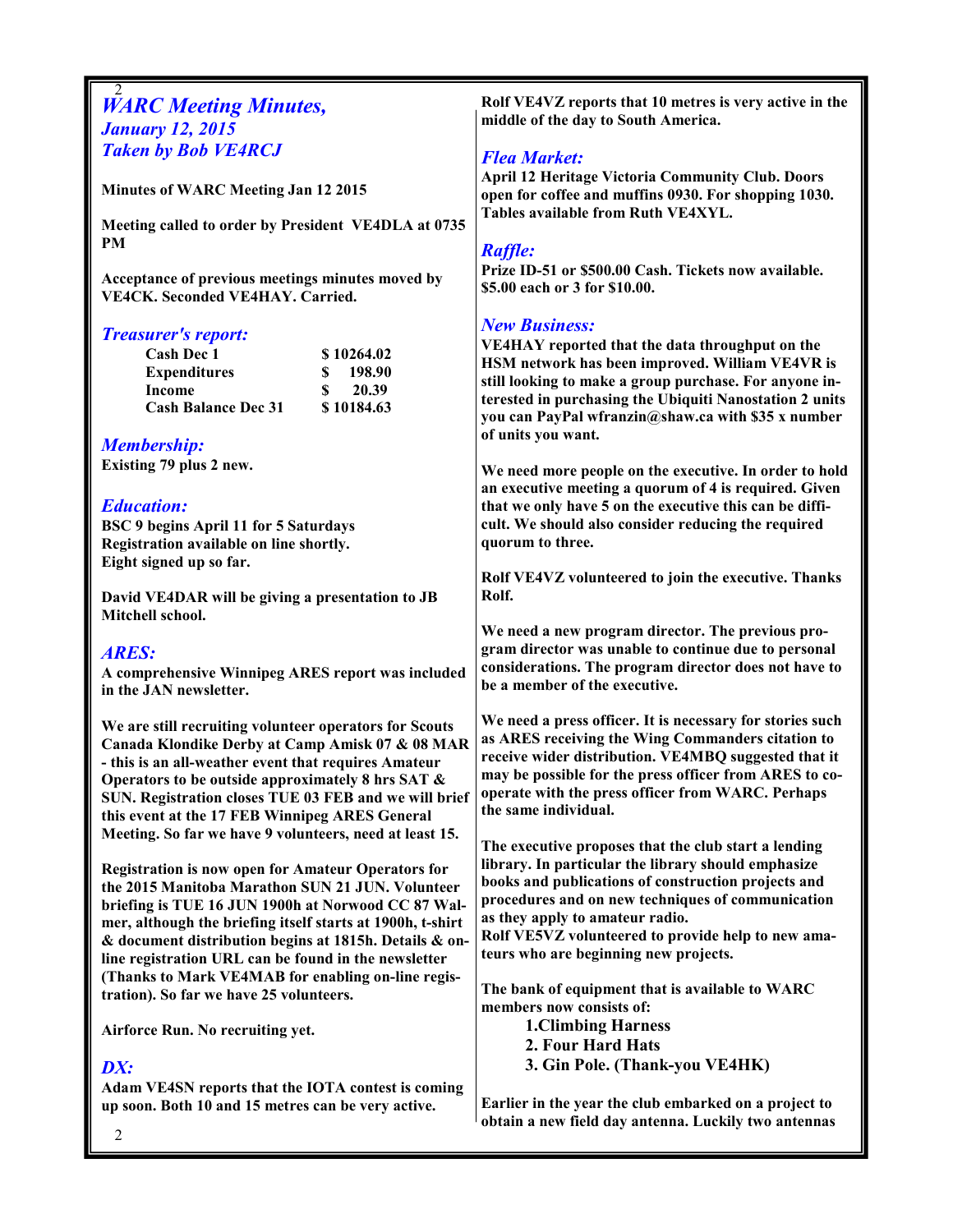3 have been donated. They consist of a:

1.Gap Titan vertical. 2.Five element beam.

Both will need to be inspected before field day. Certainly a project for warmer times.

Shaftsbury High School is looking for a pair of Elmers for the telebridge project. They would be trained as telebridge operators in the unlikely event that no trained students or teachers are available.

If interested please contact Adrian Deakin at 204-888- 5898 ext. 2050 or at

http://mrdeakin.pbworks.com

There will be a Worked All Winnipeg weekend Jan 23- 24-25. Now is the time to win that award you have been thinking about and time for all amateurs to have their radios monitoring 146.52.

As a way of increasing interest in Amateur Radio and in particular VE4 land it was suggested that a Manitoba QSL party be organized. Anyone interested??

Adjournment moved by VE4HAY at 0835.

# Nostalgia Radio CJNU 93.7

CJNU 93.7 FM is where you'll hear the very best easy listening music that has been popular over the past eight decades!

Ed VE4YU, at the controls!



Listen On-Line at ... http://www.cjnu.ca

3

## Worked All Winnipeg Award QSO Party By Dick VE4HK

Did you work at least 25 different stations within the City of Winnipeg on the weekend of January 23, 24, and 25? Do you have a burning desire to have a beautiful certificate, worthy of your achievement?

Simply record all your contacts in a log, including stations worked, times (indicate whether local or GMT), and frequency. Have two other hams sign your log, to certify it is complete and correct. Next, dig a toonie out of your pocket, for postage and/or handling, and deliver your log to Dick VE4HK.

If you did not work enough stations on the weekend, you can still earn your certificate. Just find other stations, and ask them to QSY to a simplex channel, and make a 2 way contact.

Your log can be mailed to the Winnipeg Seniors, 598 St Marys Road, R2M 3L5, attn.: Dick Maguire VE4HK. Alternatively, track me down at coffee on Saturday morning at the Golden Arches, at WARC meetings, WARES meetings, or other QTH's where hams congregate.

In response you will receive a beautiful signed certificate as testimony of your achievement.



If anyone has any questions, please contact me on VE4WPG repeater, or ve4hk@rac.ca

73 and good luck in the contest

Dick Maguire VE4HK WAWA Coordinator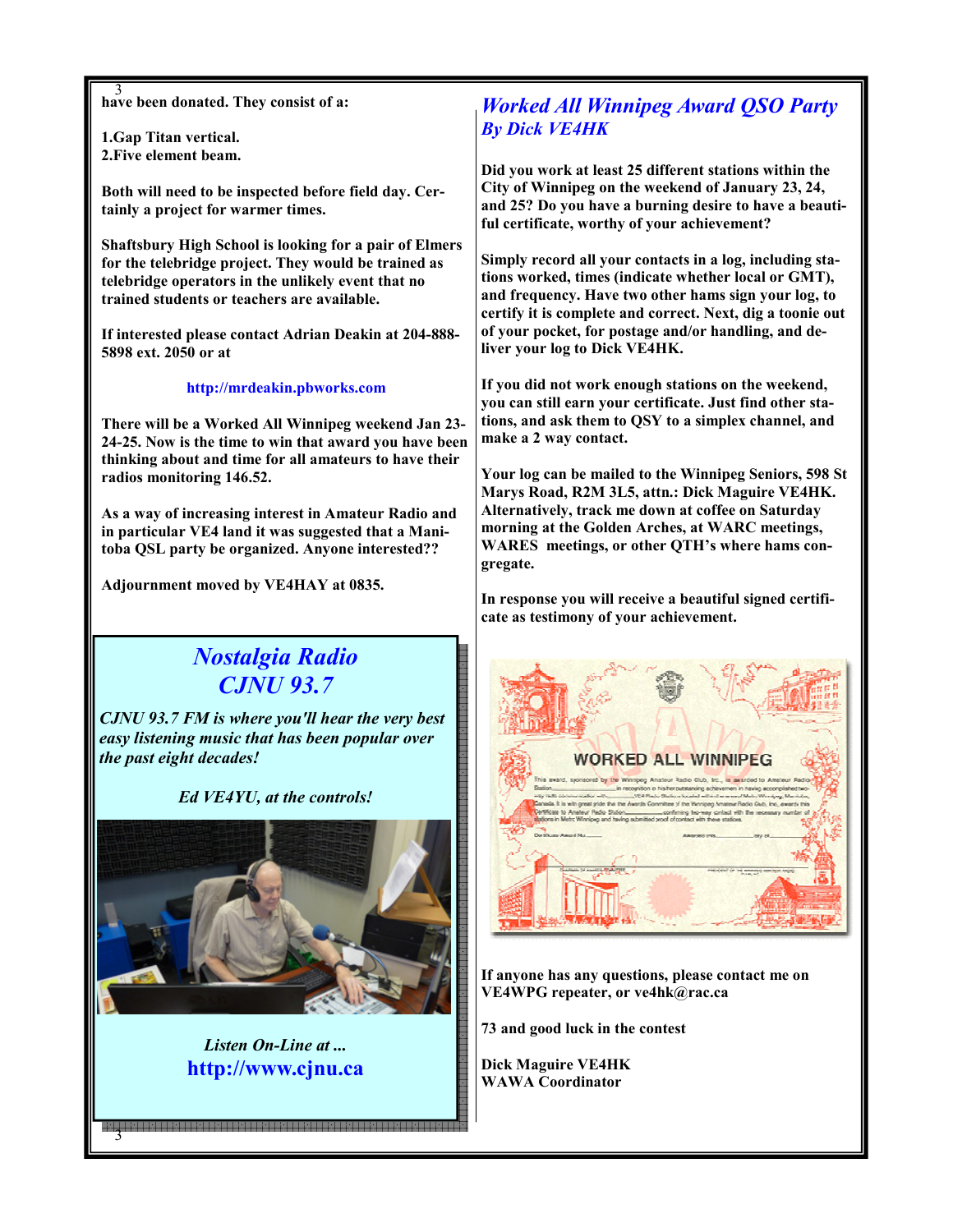## 4 Winnipeg Amateur Radio Club Spring Flea Market By Dick VE4HK

What is it? It's not a bird, it's not a plane, it's not Superman. It is the Winnipeg Amateur Radio Club Spring Flea Market.

When is it?

## Sunday, April 12, 2015

The big event begins at 9:30 am, with tasty coffee, delicious muffins, and exciting conversations. Vendors will set up their tables groaning with goodies we cannot live without at 9:45 am. The stampede of frenzied buyers will begin at 10:30. Prize draws will start at 11:30 am

Where is it? Our favorite Flea Market location..

## Heritage Victoria Community Centre 950 Sturgeon Road

Do you have a plethora of stuff cluttering up your hamshack? Is it time to downsize? Do you need money to buy new toys? Is your better half threatening to exile you to the garden shed? If you answer "YES" to any of these questions, better book a table for the Flea Market.

If you need a table, phone or e-mail Ruth VE4XYL 204-837-6915 or ve4se@mymts.net.

#### Tables are only \$5.00 each for WARC members, and \$10.00 for everyone else.

The Flea Market will be your last chance to purchase tickets for the WARC Icom ID51 Anniversary Edition DSTAR handheld. This is a special white handheld, with only a handful available in Canada. Tickets are \$5.00 each, or 3 for \$10.00. WARC uses the money raised with the raffle to pay for club insurance.

Winnipeg ARES will have their always popular Silent Auction, with lots of great prizes. MRS will have their test equipment to check over your base or mobile or handheld radios. If you are having trouble programming your radios, bring them AND THE MANUAL, to the Flea Market. The guys will do their best to help out. You can pay your MRS membership dues while you are there.

Be sure to drop by and visit Harm VE4HAZ. He is our brand new manager for the Manitoba QSL Bureau. Pick up your QSL cards, and make sure you have money and envelopes in the Bureau, so Harm can mail your cards out later. Pick up any cards for your

friends, who cannot attend the Flea Market.

Do you have questions about DSTAR? Visit the DSTAR table and talk with the folks there. They will answer all your questions.

The cost for the Flea Market is only \$5.00 per person.

We request that you bring exact change, to speed up the process.

Bring along all your friends, to Heritage Victoria Community Centre, on April 12, for the WARC Spring Flea Market.

73

Dick Maguire VE4HK Flea Market Coordinator

#### \*\*\*\*\*\*\*\*\*\*\*\*\*\*\*\*\*\*\*\*\*\*\*\*\*\*\*\*\*\*

## Winnipeg ARES By Jeff Dovyak VE4MBQ ve4mbq@rac.ca

Northern & Special Projects DEC Wayne Warren VE4WR gave us in interesting presentation on the new VE4PSC station at our JAN General Meeting. Wayne and Jim VE4SIG are collaborating on Instructions for VE4PSC similar to Instructions for VE4EMO.

President Jim VE4SIG is polling the membership with regard to establishment of an on-line discussion group for Winnipeg ARES members. Jim is also trying to get Winnipeg ARES qualified with Yaesu to be able to purchase a Yaesu "Fusion" repeater to possibly replace one of our existing repeaters.

We can still use a couple of volunteers for Scouts Canada Klondike Derby 07, 08 MAR at Camp Amisk. This is an all-weather outdoor event so if you can't be out in the cold all day or can't walk thru 1.5 km of snow this event is not for you.

Our next General Meeting is TUE 17 FEB 1900h Sir Wm Stephenson Library 765 Keewatin Street. Several Winnipeg ARES members will be presenting on Klondike Derby.

## 2015 Manitoba Marathon Volunteer Application

The Manitoba Marathon is Sunday, June 21, 2015, and the Amateur Radio Volunteer form is on-line -

http://winnipegarc.org/marathon.html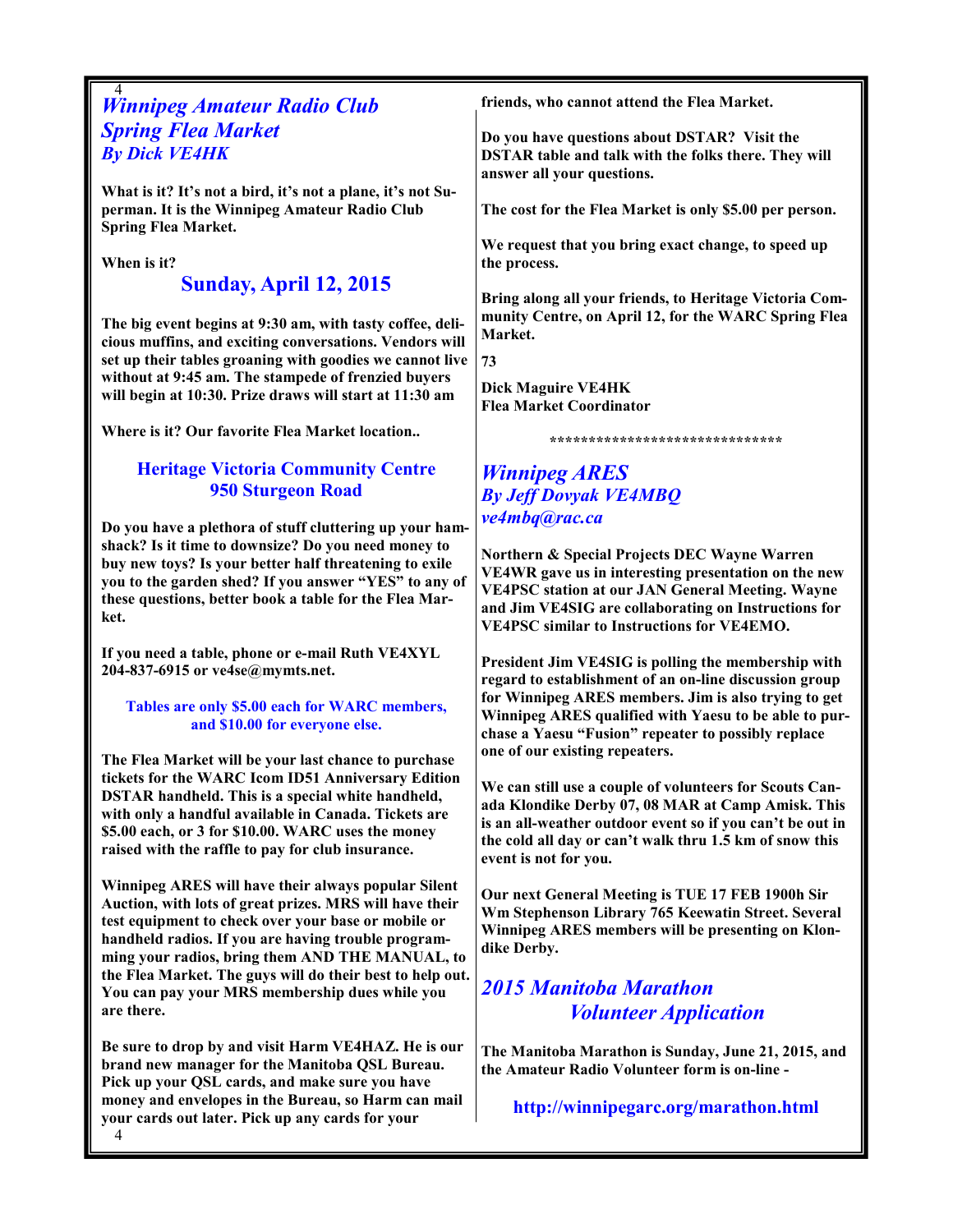## 5 Winnipeg's HSMM project is off the ground By Derek VE4HAY

After the initial purchase of equipment and many hours of setting up equipment, we now have our network on the air and connected to the internet. From this point on, we can only improve on what we have so far.

We are what we believe to be the only group in Canada using the "Class A" 44dot IP addresses assigned to Amateur Radio and being directly connected to the internet. This is truly a great accomplishment. Now we need to deice what we are going to do with this network.

We are now ready to hold our first meeting as a group and set our path, issue IP addresses, and set up our servers. Anyone who is interested in this is welcome to attend on

#### February 22, 2015 2:00 o'clock pm Clubrooms of VE4WSC 596 St. Mary's Road

We have some defined items already that we want to follow.

We are not going to be a replacement for your conventional ISP; this is a hobby and an experimental system only.

- WPA will be applied to all radios and a key will be published.

- IP addresses will be issued to users via DHCP with a 365 day lease.

- Anyone who needs a block of IP's can be assigned them.

- Certain blocks have been placed in reserve for certain groups, administration and for testing purposes.

- Certain areas of the system will be closed to only the executive of the group.

- We would like to be able to port over all groups web pages to this system so that the group can save on their monthly fees to their ISP's.

- We plan on at the least a Web Server and an FTP server.

5 - Equipment donations are always welcome. Items we are looking for are

- Ubiquiti Bullet radios (high power) No US versions 2.3-2.4 GHZ

- Ubiquiti Bridge stations 5 GHz and 2.4 GHz

- 2.3-2.4 GHz sector antennas

- Access to tall buildings out towards the outskirts of Winnipeg, so we can use to send signals back into neighbourhoods. 55 Nassau will be our hub, these will be relays.

\*\*\*\*\*\*\*\*\*\*\*\*\*\*\*\*\*\*\*\*\*\*\*\*\*\*\*\*\*\*

## Education By Dan VE4DPR

The Winnipeg Amateur Radio Club will be running the Basic Short Course 9 starting on Saturday, April 11, 2015.

The course has changed slightly from previous BSC classes; we will be running for 5 consecutive Saturdays (April 11, 18, 25, May 2 and 9).

The 4th Saturday will now have the regular morning class and the afternoon will be a review class. On the 5th Saturday, students will be writing the exam in the morning and the afternoon session will be a practical workshop.

These changes were made in response to feedback from previous classes.

Registration is now open to all interested at

http://winnipegarc.org/basic\_course.html

73

Dan – VE4DPR Chief Instructor

> Amateur Radios, Antennas, and more are available from your local Winnipeg ICOM Dealer…

Micro-HighTech Communications Ltd. 197 Leila Avenue, Winnipeg, MB (204)-783-1885 Contact George Hill, VE4GDH

> Visit their web site.. http://www.microhightech.ca/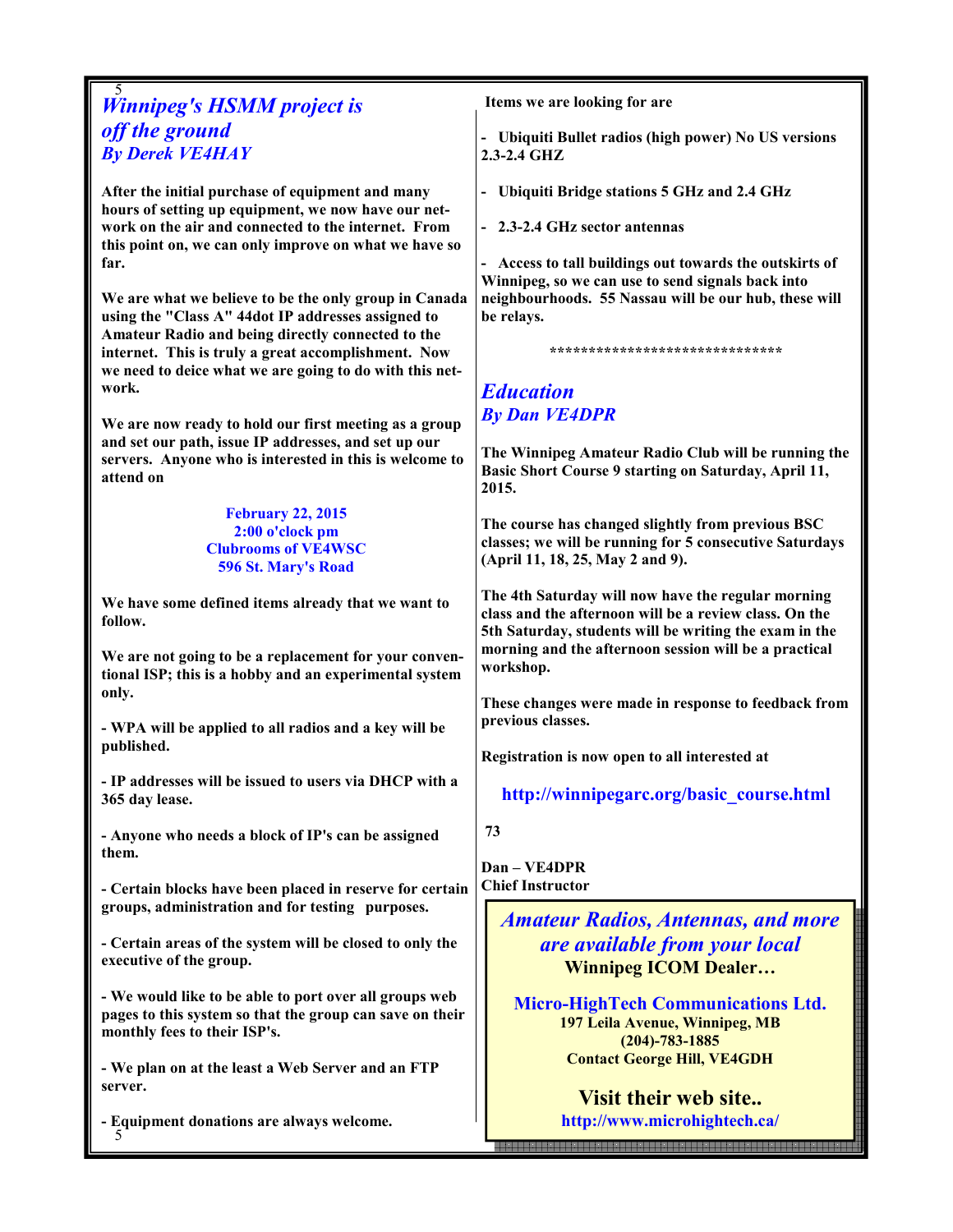| 6                                                 |                         |                                                        |                                  |  |
|---------------------------------------------------|-------------------------|--------------------------------------------------------|----------------------------------|--|
| <b>Contest Calendar</b>                           |                         | <b>CWops Mini-CWT Test</b>                             | 1300Z-1400Z, Feb 25              |  |
| <b>Extracted From</b>                             |                         |                                                        | and 1900Z-2000Z, Feb 25          |  |
| http://www.hornucopia.com/contestcal/             |                         | and 0300Z-0400Z, Feb 26                                |                                  |  |
|                                                   |                         | <b>NCCC RTTY Sprint</b>                                | 0145Z-0215Z, Feb 27              |  |
| <b>For February</b>                               |                         | <b>QRP Fox Hunt</b>                                    | 0200Z-0330Z, Feb 27              |  |
|                                                   |                         | <b>CQ 160-Meter Contest, SSB</b>                       | 2200Z, Feb 27                    |  |
| <b>North American Sprint, CW</b>                  | 0000Z-0400Z, Feb 8      |                                                        | to 2200Z, Mar 1                  |  |
| <b>Classic Exchange, Phone</b>                    | 1400Z, Feb 8            | <b>UBA DX Contest, CW</b>                              | 1300Z, Feb 28                    |  |
|                                                   | to 0800Z, Feb 9         |                                                        | to 1300Z, Mar 1                  |  |
| <b>ARRL School Club Roundup</b>                   | 1300Z, Feb 9            | <b>North American QSO Party, RTTY</b>                  |                                  |  |
|                                                   | to 2359Z, Feb 13        |                                                        | 1800Z, Feb 28                    |  |
| <b>NAQCC CW Sprint</b>                            | 0130Z-0330Z, Feb 11     |                                                        | to 0600Z, Mar 1                  |  |
| <b>QRP Fox Hunt</b>                               | 0200Z-0330Z, Feb 11     |                                                        |                                  |  |
| <b>CWops Mini-CWT Test</b>                        | 1300Z-1400Z, Feb 11     | <b>Into March</b>                                      |                                  |  |
|                                                   | and 1900Z-2000Z, Feb 11 |                                                        |                                  |  |
| and 0300Z-0400Z, Feb 12                           |                         | <b>SARL Hamnet 40m Simulated Emerg Contest</b>         |                                  |  |
| RSGB 80m Club Championship, Data                  |                         |                                                        | 1200Z-1400Z, Mar 1               |  |
|                                                   | 2000Z-2130Z, Feb 11     | <b>North Carolina QSO Party</b>                        | 1500Z, Mar 1                     |  |
| <b>NCCC RTTY Sprint</b>                           | 0145Z-0215Z, Feb 13     |                                                        | to 0059Z, Mar 2                  |  |
| <b>QRP Fox Hunt</b>                               | 0200Z-0330Z, Feb 13     | <b>ARS Spartan Sprint</b>                              | 0200Z-0400Z, Mar 3               |  |
| <b>NCCC Sprint Ladder</b>                         | 0230Z-0300Z, Feb 13     | <b>AGCW YL-CW Party</b>                                | 1900Z-2100Z, Mar 3               |  |
| <b>CO WW RTTY WPX Contest</b>                     | 0000Z, Feb 14           | <b>QRP Fox Hunt</b>                                    | 0200Z-0330Z, Mar 4               |  |
|                                                   | to 2359Z, Feb 15        | <b>AWA John Rollins Memorial DX Contest</b>            |                                  |  |
| <b>SARL Field Day Contest</b>                     | 1000Z, Feb 14           |                                                        | 2300Z, Mar 4                     |  |
|                                                   | to 1000Z, Feb 15        |                                                        | to 2300Z, Mar 5                  |  |
| <b>Asia-Pacific Spring Sprint, CW</b>             | 1100Z-1300Z, Feb 14     |                                                        | and 2300Z, Mar 7                 |  |
| <b>Dutch PACC Contest</b>                         | 1200Z, Feb 14           |                                                        | to 2300Z, Mar 8                  |  |
|                                                   | to 1200Z, Feb 15        | <b>QRP Fox Hunt</b>                                    | 0200Z-0330Z, Mar 6               |  |
| <b>KCJ Topband Contest</b>                        | 1200Z, Feb 14           | <b>ARRL Inter. DX Contest, SSB</b>                     | 0000Z, Mar 7                     |  |
|                                                   | to 1200Z, Feb 15        |                                                        | to 2400Z, Mar 8                  |  |
| <b>OMISS QSO Party</b>                            | 1500Z, Feb 14           | Wake-Up! QRP Sprint                                    | 0600Z-0800Z, Mar 7               |  |
|                                                   | to 1500Z, Feb 15        | <b>DARC 10-Meter Digital Contest</b>                   | 1100Z-1700Z, Mar 8               |  |
| <b>New Hampshire QSO Party</b>                    | 1600Z, Feb 14           |                                                        |                                  |  |
|                                                   | to 0400Z, Feb 15        | <b>Good Luck In The Contest!</b>                       |                                  |  |
|                                                   | and 1200Z-2200Z, Feb 15 |                                                        |                                  |  |
| FISTS Winter Unlimited Sprint 1700Z-2100Z, Feb 14 |                         |                                                        | ******************************** |  |
| <b>RSGB 1st 1.8 MHz Contest</b>                   | 2100Z, Feb 14           |                                                        |                                  |  |
|                                                   | to 0100Z, Feb 15        | $4W/K7CO$ Dxpedition                                   |                                  |  |
| Run for the Bacon QRP Contest 0200Z-0400Z, Feb 16 |                         | <b>Timor-Leste - East Timor</b>                        |                                  |  |
| <b>QRP Fox Hunt</b>                               | 0200Z-0330Z, Feb 18     | <b>With ED VE4EAR October 2014</b>                     |                                  |  |
| <b>CWops Mini-CWT Test</b>                        | 1300Z-1400Z, Feb 18     |                                                        |                                  |  |
|                                                   | and 1900Z-2000Z, Feb 18 | Check it out on YouTube -                              |                                  |  |
|                                                   | and 0300Z-0400Z, Feb 19 |                                                        |                                  |  |
| <b>AGCW Semi-Automatic Key Evening</b>            |                         | https://www.youtube.com/watch?v=aLp6FLPcUNE            |                                  |  |
|                                                   | 1900Z-2030Z, Feb 18     |                                                        |                                  |  |
| <b>RSGB 80m Club Championship, CW</b>             |                         | **************                                         |                                  |  |
|                                                   | 2000Z-2130Z, Feb 19     |                                                        |                                  |  |
| <b>NCCC RTTY Sprint</b>                           | 0145Z-0215Z, Feb 20     |                                                        |                                  |  |
| <b>QRP Fox Hunt</b>                               | 0200Z-0330Z, Feb 20     | <b>Six Men, Three Trucks, And a Backhoe</b>            |                                  |  |
| <b>NCCC Sprint Ladder</b>                         | 0230Z-0300Z, Feb 20     | <b>From Marty VE4MRT</b>                               |                                  |  |
| <b>ARRL Inter. DX Contest, CW</b>                 | 0000Z, Feb 21           |                                                        |                                  |  |
|                                                   | to 2400Z, Feb 22        | Erecting the base of what will be a 60' repeater tower |                                  |  |
| <b>REF Contest, SSB</b>                           | 0600Z, Feb 21           | that will provide 2M ham coverage between Swan         |                                  |  |
|                                                   | to 1800Z, Feb 22        | River and The Pas, Manitoba.                           |                                  |  |
| <b>SARL Youth Day Sprint</b>                      | 0800Z-1000Z, Feb 21     |                                                        |                                  |  |
| <b>Feld Hell Sprint</b>                           | 2000Z-2159Z, Feb 21     | https://va4sr.wordpress.com/2014/10/06/six-men-three-  |                                  |  |
| <b>High Speed Club CW Contest</b>                 | 0900Z-1700Z, Feb 22     | trucks-and-a-backhoe/                                  |                                  |  |
| <b>QRP Fox Hunt</b>                               | 0200Z-0330Z, Feb 25     |                                                        |                                  |  |
|                                                   |                         |                                                        |                                  |  |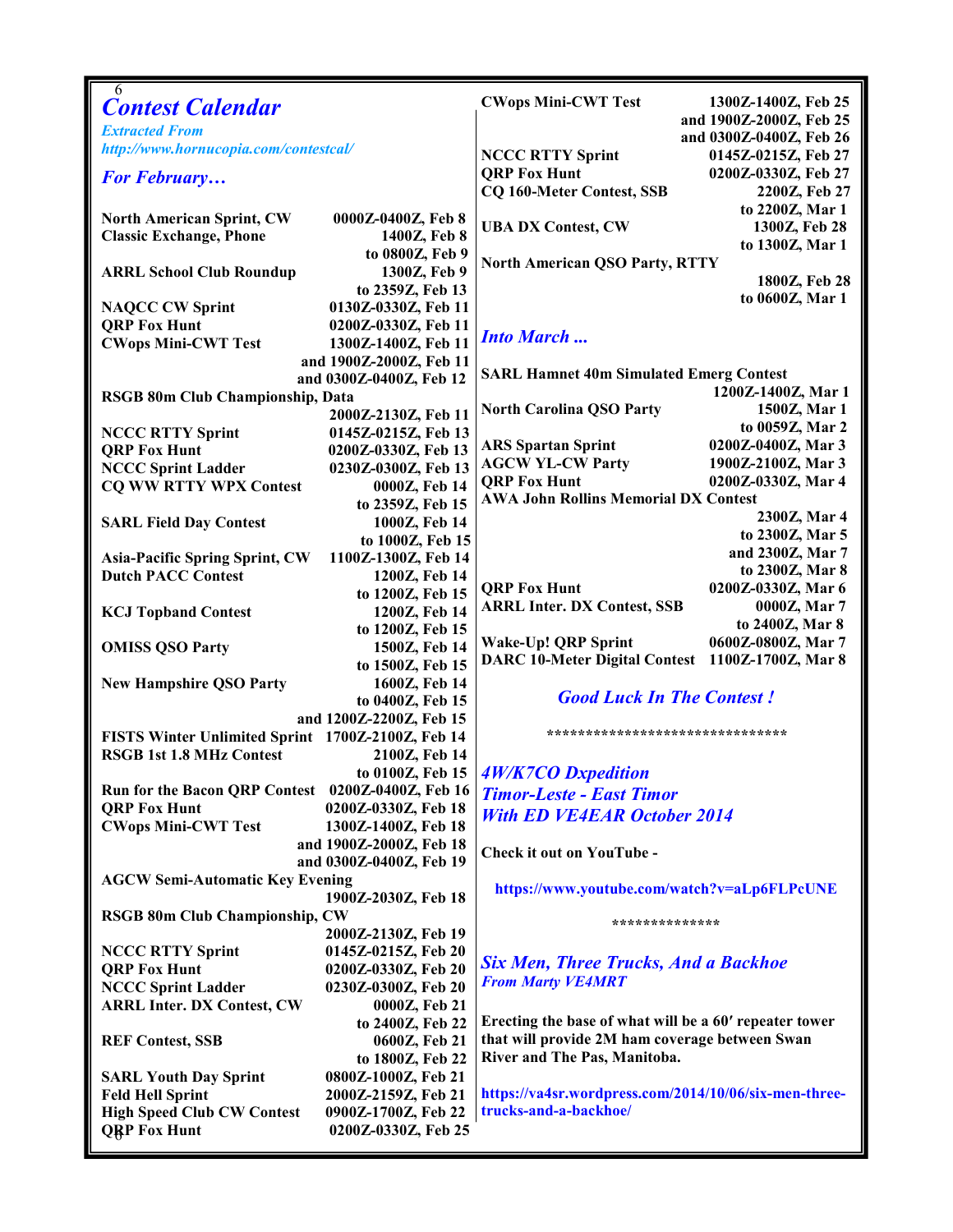

The Icom ID51A Anniversary Edition (white) is 1 of only 5000 made and covers VHF/UHF with built in GPS & D-STAR. If the winner prefers he or she may choose the \$500 cash option which is available again. This will make the raffle appealing to both hams and non-hams alike.

Tickets will be available starting in December and can be purchased from Garth VE4GWB, Mark VE4MAB, Glen VE4GWN and others T.B.A as you run into us at meetings, coffee etc. Tickets will also be available at Micro-Hightech Communications @ 197 Leila Ave.

The raffle is once again being held to help cover the cost of club insurance and other increased expenses over the last few years to keep the membership fees as is.

Tickets are \$5.00 each or 3 for \$10.00. The draw will take place on April 12, 2015 at the spring flea market. Full rules can be found on the WARC website. (Licence # MGCC 5179-RF)

Thank you and good luck in the contest.

Worked All Winnipeg Award???

Don't forget that using any mode qualifies for the award as long as the contact is direct contact between 2 stations. And that includes D-Star!

One of the standard D-STAR simplex channels in use is 145.670 on VHF in DV mode. In Winnipeg we have also been using 446.575 in DV mode on UHF. So program them into your D-Star rig and include while scanning Ports B & C or call out CQ on simplex!



7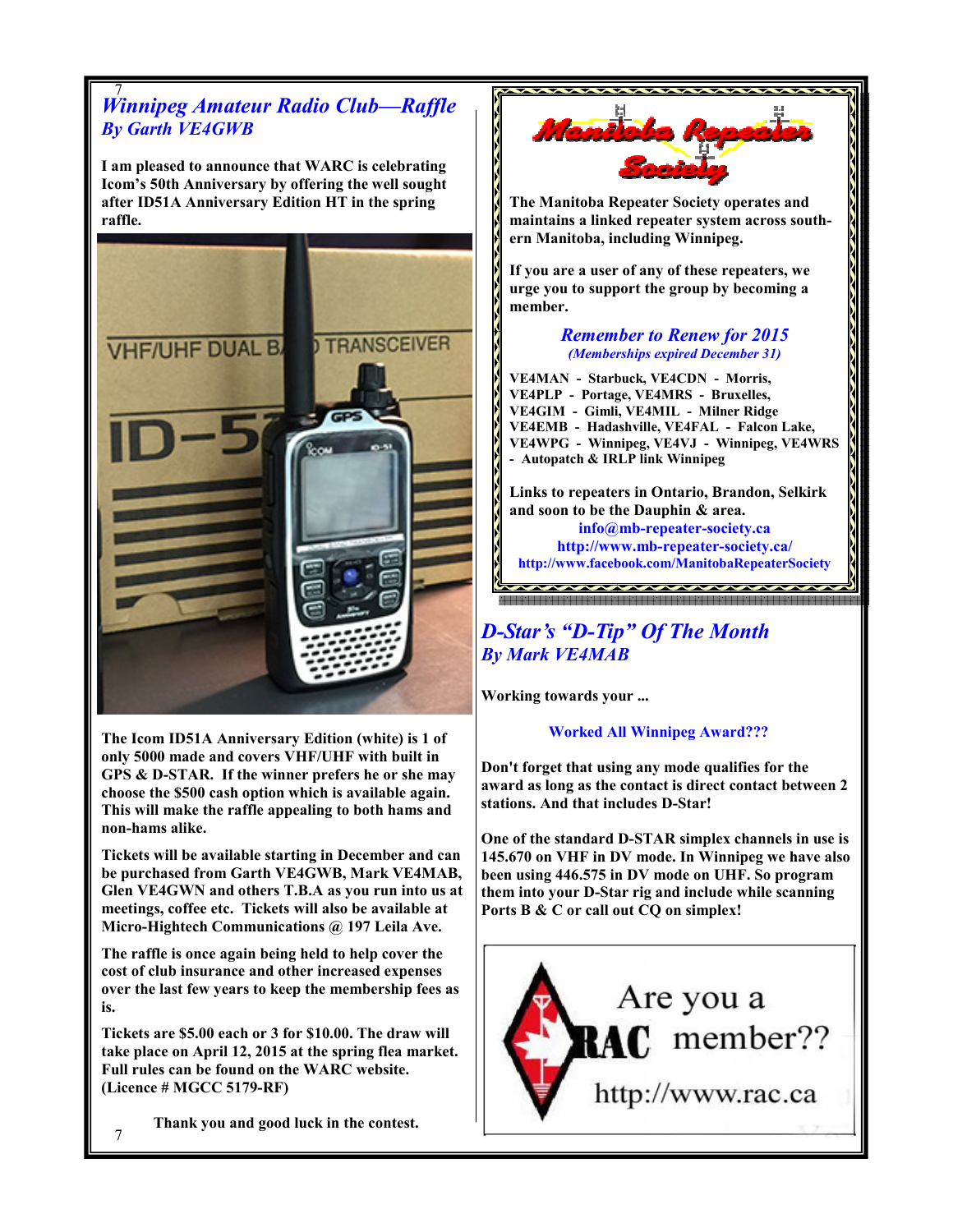#### 8 **Introducing Kids to Ham Radio** By David VE4DAR

Some readers may remember the late Vern VE4VQ. He would ask you to remove your cap at a WARC meeting. Vern and Gil VE4AG volunteered at two schools in Windsor Park teaching kids how to assemble electronic kits and helping them with their Science Fairs. Judy VE4JBN taught at Balmoral Hall, where she established a school club station and helped kids get their ticket. When Judy retired, the station was shut down.

Adam VE4SN tried to get a class and club going at the school across his street. Unfortunately, the teacher, who was interested, moved to another school the next year. Ruthie VE4CRS and I tried to start a class and club at the Gray Academy. Ruthie in her classroom and I at a classroom at Queenston School did simultaneous presentations on ham radio, and had the kids talk with each other. One boy said to a boy at the other school, "Hey, I know you. You are on my baseball team!" At Gray Academy, kids were interested but they were already involved in many other activities.

For success, a necessary prerequisite seems to be having a teacher with a ham ticket, who is willing to put in the extra effort to run a ham class and build a club. Volunteers are fine, but you still need someone on staff to "run interference."

Before I get into my recent effort, I want to acknowledge the successes by teachers at St. James School Division, Maples Collegiate, Shaftesbury High School, and perhaps other schools.

Last month, while visiting J. B. Mitchell School on another matter, I volunteered to do a presentation on Amateur Radio to a Grade 6 class. Teacher Christian Wiste said it would complement his science teaching.



## Eyeball QSO at the Arches"

Saturdays and sometimes Sundays McDonald's—St. James and Ellice 0745-0930 hours Start your weekend right! Get together with your fellow hams, talk tech, and learn from others about the latest rigs.

On January 13, 2015, 18 boys and girls watched my PowerPoint and listened while I gave an overview of our hobby. We discussed respect (careful listening; one person talks at a time), the importance of communications during emergencies; similarities of phone cells and radio repeaters.

My handout included Canada's call sign prefixes and the International Phonetic Alphabet. The kids had a great time spelling out their names.

The high point for the kids was when they got a chance to talk using my handheld.



We put out a call on VE4WPG, and Dick VE4HK answered. One by one the students gave their first name, a liked sport and favourite colour. Dick was terrific with each student. Thanks, Dick.

Perhaps you would like to try something like this at a school near you?

## New QSL Manager for Manitoba

After his many years of service as QSL Manager for Manitoba Adam VE4SN has retired and passed on the duties to Harm Hazeu VE4HAZ!

> Harm VE4HAZ can be reached at ve4haz@gmail.com